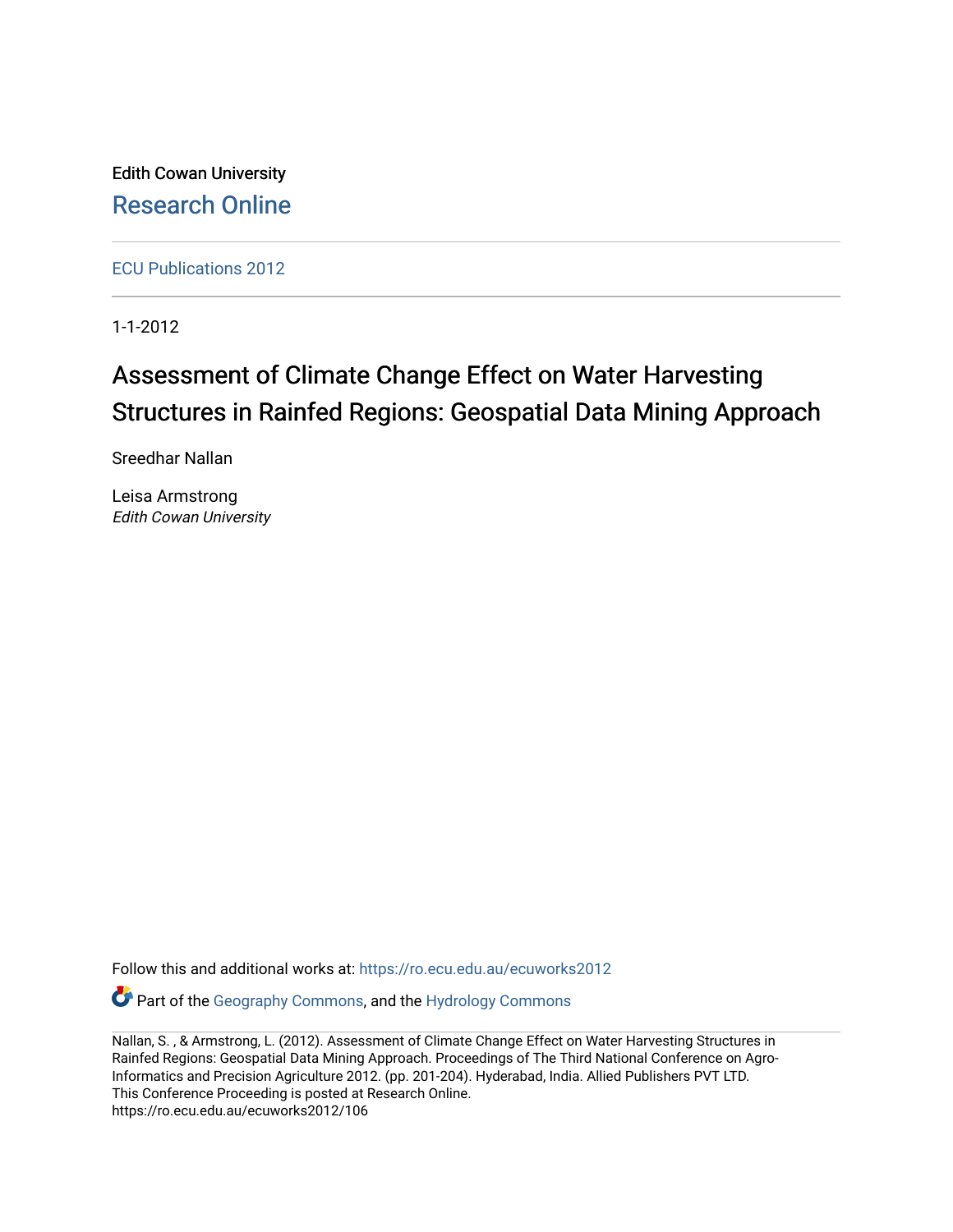# **ASSESSMENT OF CLIMATE CHANGE EFFECT ON WATER HARVESTING STRUCTURES IN RAINFED REGIONS: GEOSPATIAL DATA MINING APPROACH**

### **S.A. Nallan and L.J. Armstrong**

School of Computer and Security Science Edith Cowan University, Perth, Western Australia

#### **ABSTRACT**

Advances in the Information and Technologies (ICT) may assist researchers in the assessment of watershed development programmes by developing better visualization understanding of their impacts. GIS based research studies utilizing remote sensing images can facilitate in identifying the potential zones for watershed development and enable improved ground water resources. Effective watershed management is dependent on a number of factors such as demography, climate, soil, land use and topography and these are affected by changing climatic conditions. For example, changes in rainfall intensity and volume in rain fed areas can influence the effectiveness of the placement of watershed structures. Existing methods of impact assessment of watershed development, which are based on farmers' interviews and traditional statistical analysis may explain the impact to a certain extent—the influences of drought or high rainfall conditions.

However, with changing rainfall patterns and temperature regimes the effect of infiltration and evaporation of these watersheds needs further analysis. Novel geospatial data mining techniques could help in knowledge discovery and unknown pattern identification of the effects of these changes in rainfall and temperature patterns on the placement of watershed structures. An approach by utilizing these methods to simulate watershed development conditions in different climate conditions will help watershed management officials to make efficient and timely investments for placement of water harvesting structures using a more scientific assessment. Techniques such as spatial trend analysis help to visualize the changes in the ground water level, land use pattern at different rainfall situations. This approach could also help in studying the temporal changes at smaller intervals and with different intensities of rainfall in monsoonal and non-monsoon situations.

*Keywords: Climate Change, Watershed, Geospatial, Data Mining, Impact Assessment.* 

#### **1. INTRODUCTION**

The advancements of Information and Communication Technology (ICT), in the field of Remote Sensing and Geographical Information System (RS/GIS) helped researchers to enhance visualization of spatial patterns with more accuracy. Application of these techniques has been used in different field of studies such as business intelligence, urban structure dynamics (Jiang and Yao, 2010) and demographic studies. Geospatial analysis is being used in connecting potential business metrics to different geographical locations for optimal resources investment and better yields (Kent, 2010). The application of these techniques in the agriculture domains has geared up recently and successfully applied in the fields of pest management, crop management, drought management and livestock management (Mucherino, *et al.*, 2009) for better results.

The rainfed regions in India often experiences either drought situations or erratic rainfall conditions (Wani, *et al.*, 2009). Though the annual amount of rainfall may be normal, the actual occurrence of the rainfall during the agricultural operations is changing. The changes in the intensity of rainfall and prolonged hydrological drought during monsoon season could be some of the reasons which can be attributed to climate change effects, either no runoff or excess runoff (Simvonic, 2010). A greater understanding of the dry and wet spells during the monsoon will help in efficient agricultural operations (Singh and Ranade, 2009). Watershed program in the rainfed regions has developed many water harvesting structures which are exclusively developed to store the rainwater for improving ground water table (Garg., *et al.,*  2011). The criteria used for development of watershed should improve the agricultural and water productivity (Bhalla *et al*., 2011). The investments made by the Government of India through watershed programmes in constructing several water harvesting structures, yet, failed to give optimum results due to improper location of these structures (Action for Social Advancement, 2008). The impact assessments based on several socio-economic surveys haven't looked into impact of water harvesting structures and the hydrological changes after watershed development. This is crucial and challenging area which needs to be further investigated. The hydrological impact cannot be assessed as it could be due to change in the rainfall pattern and may not be necessarily from watershed development (Reddy and Soussan, 2004). Geospatial analysis utilizing data such as daily rainfall, ground water levels, soil properties and watershed development at different time scales could help in understating climate change impact and hydrological changes in the watershed before and after the development of water harvesting structures. This paper discusses the literature based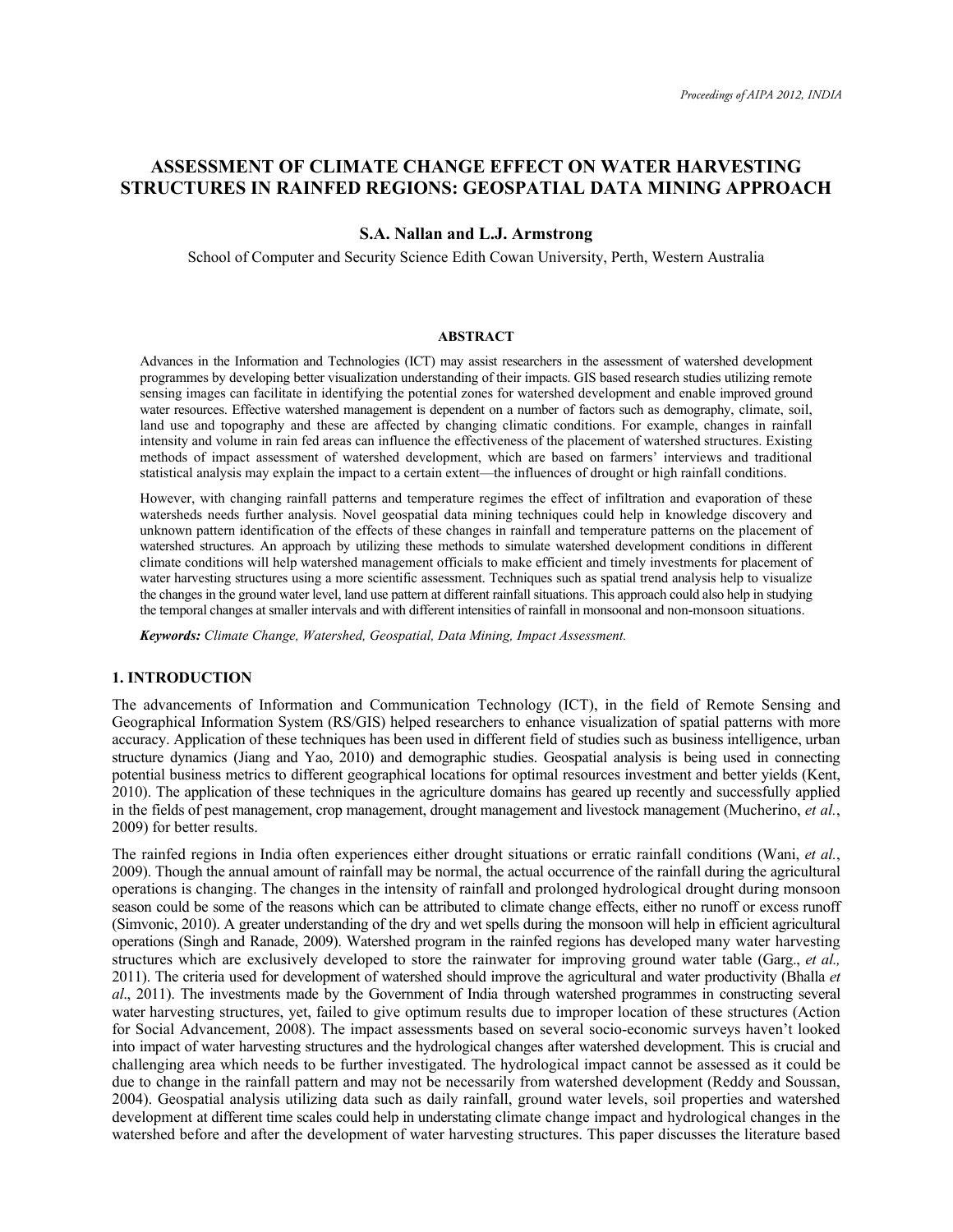on application of geospatial data mining techniques to different agricultural datasets and how this can be used to describe watershed development impact assessment in the light of climate change.

## **2. GEOSPATIAL DATA MINING ANALYSIS**

Availability of huge amount of spatial data and advances in GIS led to knowledge discovery processes from the spatial databases. Spatial data mining is the process of different technical approaches to identify unknown patterns in the spatial data. These approaches include clustering, classification, correlation and association of the similar entities in a geographical space have been reported as being used previously (Tripathy *et al.*, 2009). The geo spatial data mining applications are being used with agriculture datasets (Mucherino *et al.*, 2009) for enhanced assessment of patterns in the datasets. A spatial analysis with the existing spatial data is required to understand the effects of the watershed structures as well to support the concerned departments for a successful implementation of such programs. For example, Sharma (2006) applied spatial data mining techniques for drought monitoring studies. Similarly, Bhalla *et al.* (2011) has assessed the evaluation and design of watershed guidelines using geospatial data sets. These studies utilized the GIS and remote sensing techniques to compare and contrast the watershed guidelines. Other studies by Hsiao *et al.* (2006) applied co-location pattern mining to find the associations between spatial features.

A number of techniques have been used to evaluate watershed management. For examples, studies include the investigation of patterns in the weather with the effect of North Atlantic Oscillation (NAO) using Independent Component Analysis (ICA) techniques by mining spatial and temporal data (Basak *et al.*, 2004). The use of Artificial Neural Networks (ANN) combined with GIS for estimation of rainfall-runoff in the watershed has also been reported (Chiari, *et al.*, 2000). In addition, rainfall-runoff modeling studies using geospatial methods to identify inlet and outlet responses in a watershed was carried out by Ramasankaran *et al.* (2012). This study used physical based models to simulate temporal and spatial distribution of runoff in the watersheds. Studies have reported that single scan clustering in spatial clustering can identify the neighborhood of a geographical object. Spatial association rules, spatial characterization rules allow identifying the association between a geographic object and non-spatial object or between geographical objects (Ester, *et al.*, 2000). Utilization of such techniques helps to assess the land use changes and climate change effect. These techniques are more cost effective and will give promising results as compared to manual methods (Shanwad, *et al.*, 2008).

# **3. METHODOLOGY**

Water harvesting structures in the watershed includes check dams, percolation tanks, rock fill dams and bunds (Figure 1). These structures will impact the local hydrology based on the rainfall intensity and volume. Consider a check dam in a watershed area which is usually built on a first or second order streams to regulate the flood flow during the monsoon season. The main purpose of the check dam is to store the water for a while to infiltrate into the ground and thus improve the water table in the surrounding open wells or bore wells. Depending on the soil water holding capacity, the infiltration rate differs from location to location. The impact assessment survey including focus group discussions, sample surveys reveal that the impact of the structures is good during the rainy season and has a positive effect on the local water bodies. The improper placement of such structures will have negative impact on the local hydrology and will have negative consequences (Bhalla, *et al.*, 2011). Since a large investment has been made into the construction of these structures, critical analysis is required for the actual impact of these structures. As per the Common guidelines given by the Government of India, the utilization of novel GIS and Remote Sensing techniques in watershed development and impact assessment has been suggested (India, 2008). An attempt has been made to understand the impact of water harvesting structures in different rainfall situations using GIS and data mining techniques. Due to the climate change effects, the annual volume of the rainfall doesn't have much differences but the intensity of the rainfall is changing (Singh and Ranade, 2009). The data on daily rainfall, evaporation, soil properties such as soil type, water holding capacity, infiltration rate and fortnightly ground water levels, GPS (latitude and longitude) of the water harvesting structures (check dams) could be appropriate to understand the spread of these structures across the watershed. Spatial data for these parameters can be utilized for pattern recognition of the existing development and can see the trend at different spatial and temporal scales.

The proposed framework for the geospatial data mining is given in Figure 2. The basic data from watersheds will be made into mega data file for feeding into the data mining software. The results will be reviewed with the other established techniques and will be validated accordingly. The water holding capacity at the watershed structures will be examined in relation to rainfall intensity, volume and changes in the ground water levels. The close examination of these parameters with the combination of other spatial data on soil properties, water harvesting structures may give a trend to understand the erratic rainfall pattern. The data can be simulated with low, normal and high rainfall parameters to examine the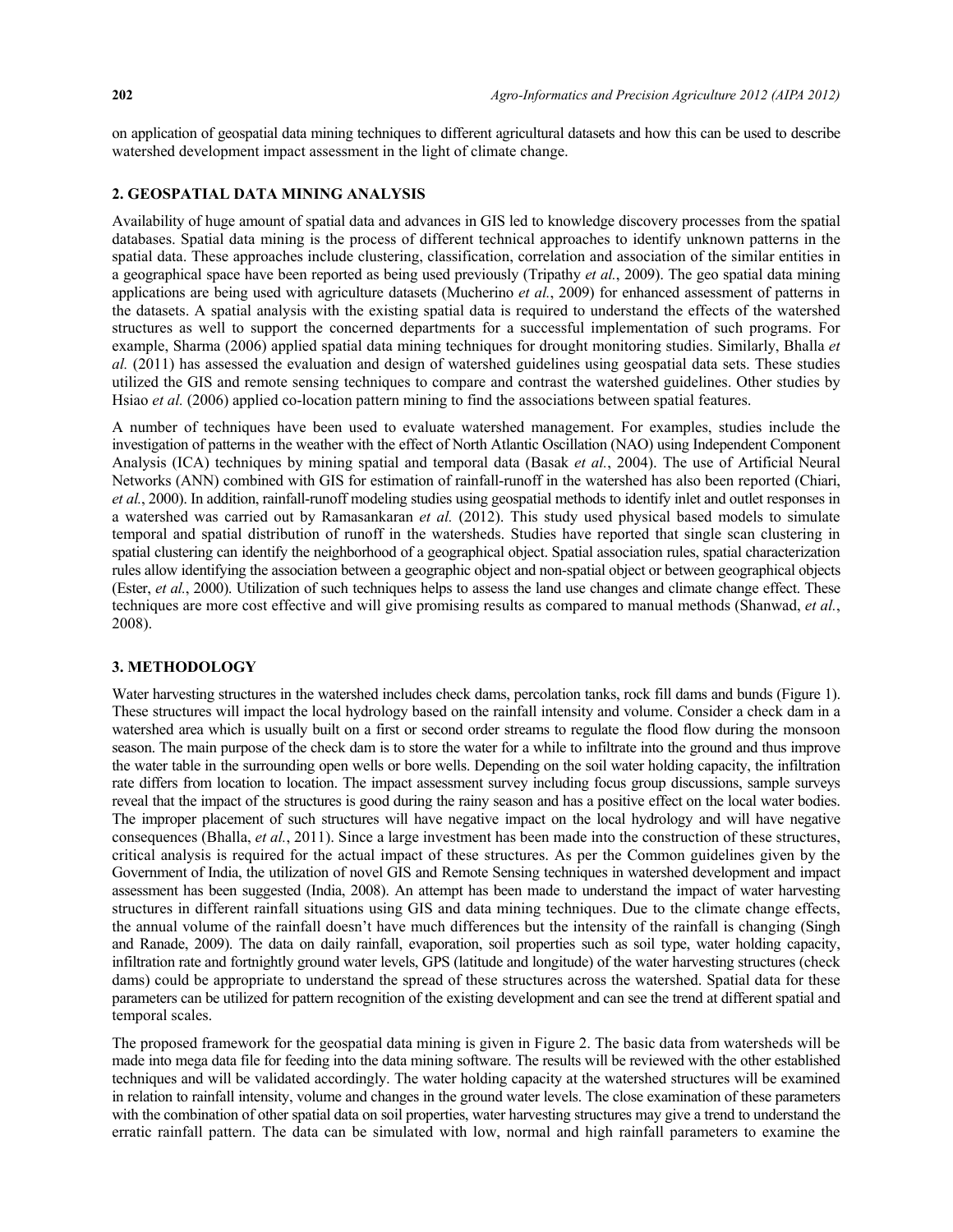hydrological changes in the watershed. This study will help the researchers to understand the level of saturation of the watershed development and help in further management for getting optimum results.



**Fig. 1:** Different Water Harvesting Structures



**Fig. 2:** Geospatial Data Mining Framework for Watershed Assessment

#### **4. DISCUSSION AND CONCLUSIONS**

With the prediction of climate change resulting in such as erratic rainfall in rainfed regions has highlighted the need for better water management practices (Garg *et al.*, 2011). The investments made in to the watershed development need to be assessed thoroughly to understand the actual impact and and necessary management (Joshi, *et al.*, 2004). The water harvesting structures constructed in the watershed, check dams require great financial investments and have more benefits as compared to other water harvesting structures. These check dams not only help in controlling the flood water, but also helps in stopping soil erosion (Rao and Bhaumik, 2008). The location of the check dam construction is normally in the lower order streams and based on the engineering guidelines given by the government. Though the guidelines are available, there is no proper understanding at the grassroot level for proper placement. The location of the